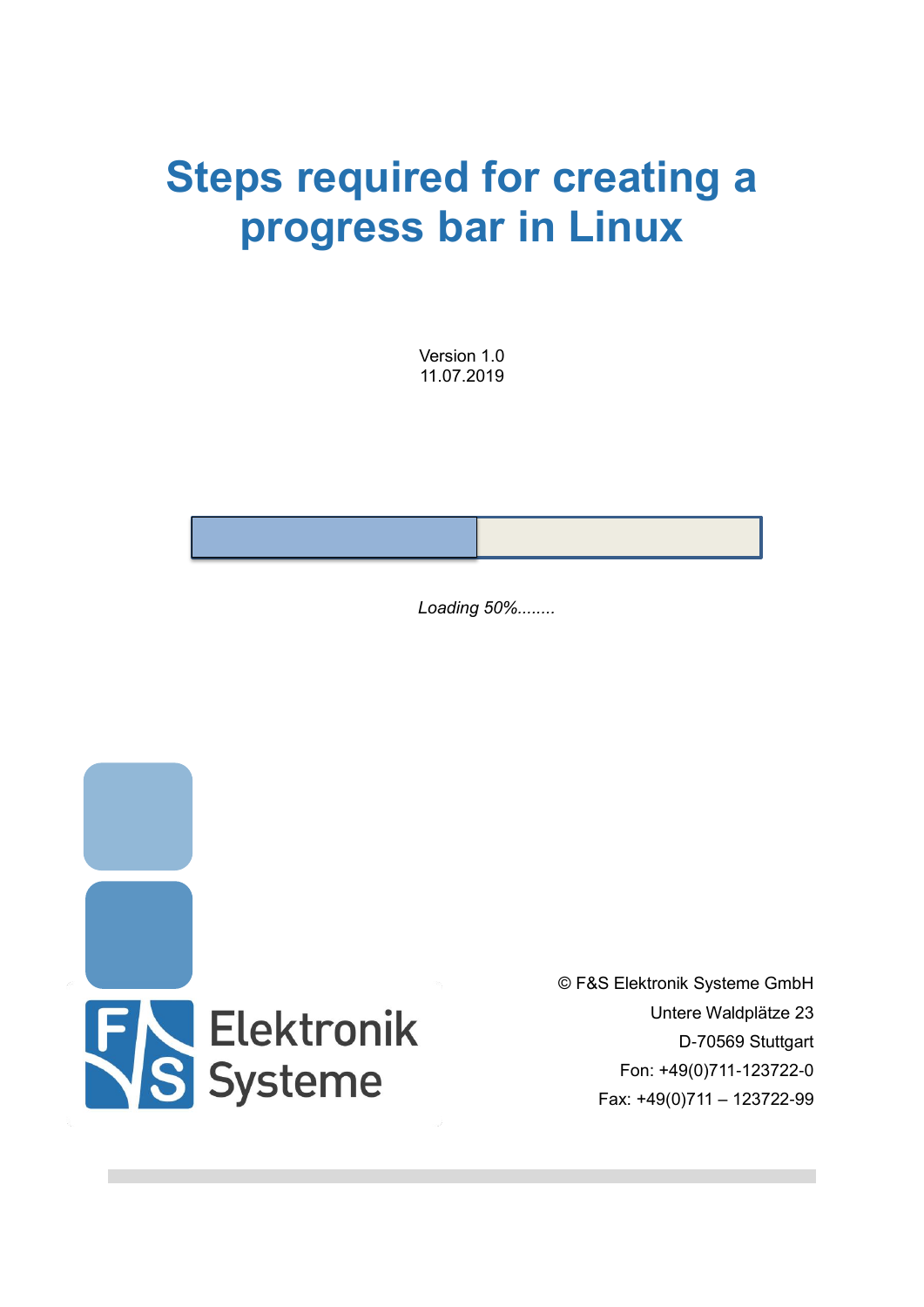## <span id="page-1-0"></span>**About this document**

This document tells us how to create a new Progress bar using a program in Linux. The document also covers some essential information from the parameters usage to the .ini file.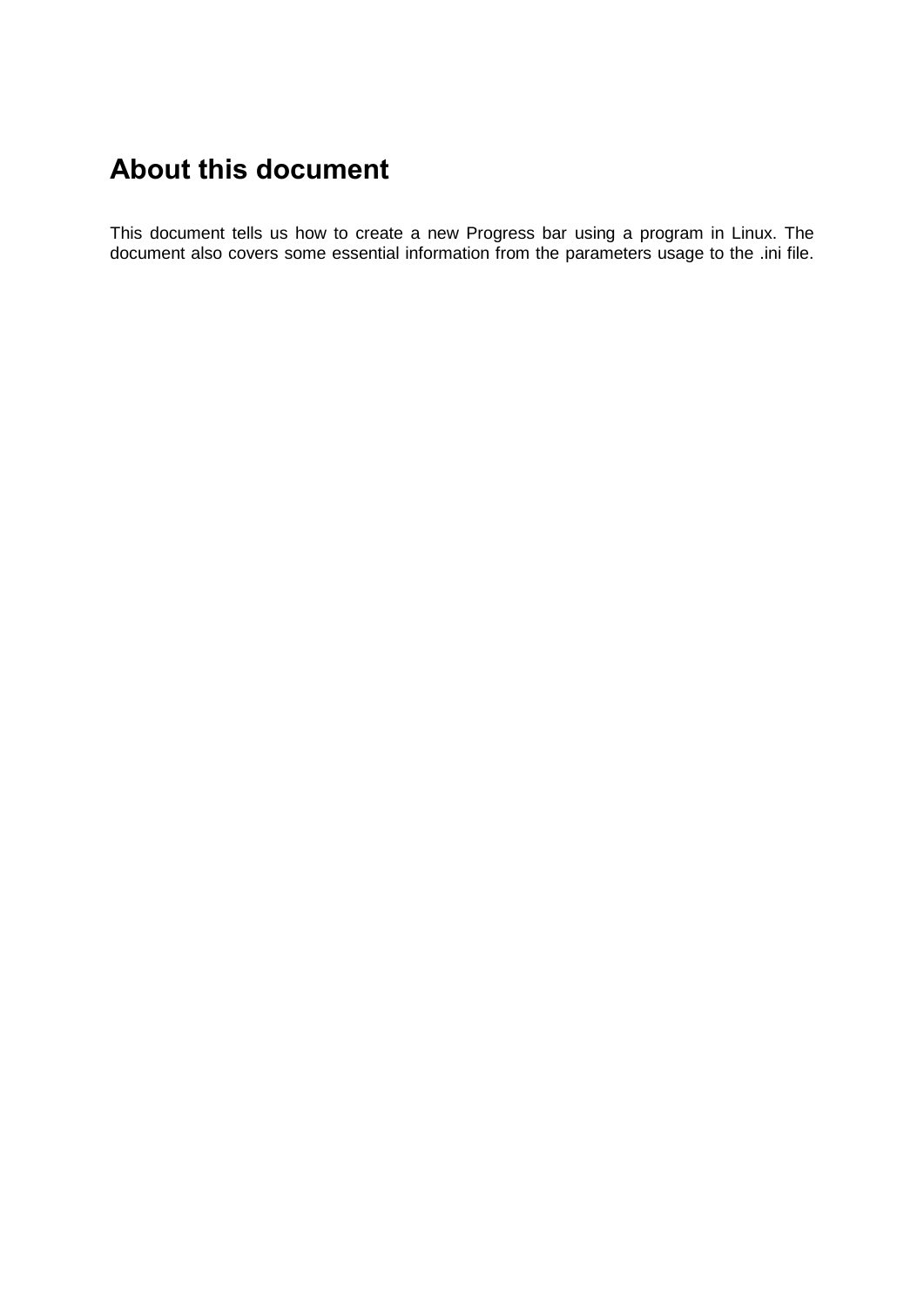## <span id="page-2-0"></span>**Table of Contents**

| <b>About this document</b> | 2 |
|----------------------------|---|
| <b>Table of Contents</b>   | 2 |
| 1 Progress bar             | 3 |
| 2 Fbsplash function        | 3 |

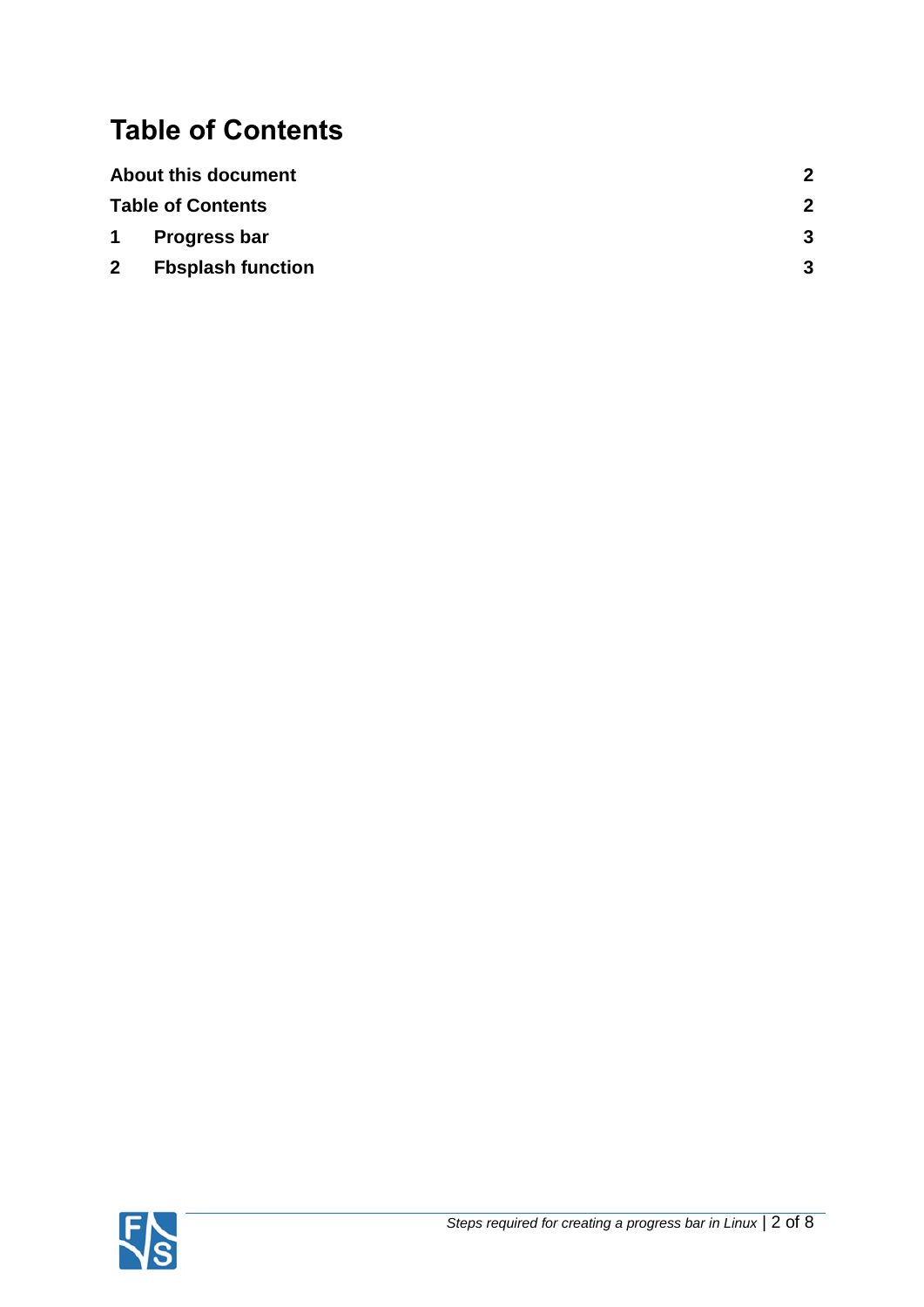### <span id="page-3-0"></span>**1 Progress bar**

A Progress bar is a graphical control element used to visualize the progression of an extended computer operation, such as a download, file transfer, or booting. Sometimes, the graphic is accompanied by a textual representation of the progress in a percent format. So, everywhere we can find the wise implementation of progress bar.

There are certain steps which are needed to follow in order to make or design a new progress bar. In the next capital, it is described in detail on how to create a new progress bar in Linux while booting up the system.

#### <span id="page-3-1"></span>**2 Fbsplash program**

Fbsplash is a userspace implementation of a splash screen for Linux systems. In simple words, it provides a graphical environment (e.g. Progress bar, background picture) during system boot/reboot using the Linux framebuffer layer.

When **fbsplash** is simply typed in a terminal program, then the usage of fbsplash program is displayed on the screen as shown in the figure 1. The usage of fbsplash program looks like this.



*Figure 1: Usage of fbsplash program*

*Note: Make sure not to forget space in between the parameters when typing the command in the terminal*.

As we see, there are mainly four parameters (**IMGFILE, DEV, INIFILE, CMD**) which needs to be configured, before giving "fbsplash" command to the terminal program.

**IMGFILE** is an image file based on **PPM** (Portable Pixmap) format. If the image is in different format **PNG/BMP**, then it should be converted to **PPM** format. Other forms of the image will not accept by the program fbsplash. The command **[-s IMGFILE]** executes the background image on the screen while booting up the system(see *figure 2*).

| <b>VI</b> COM4 - Tera Term VT |  |                                                        |  |  |  |  |
|-------------------------------|--|--------------------------------------------------------|--|--|--|--|
|                               |  | Datei Bearbeiten Einstellungen Steuerung Fenster Hilfe |  |  |  |  |
|                               |  | # fbsplash -s splashscreen.ppm<br># $\square$          |  |  |  |  |

*Figure 2: Command to displaying an Image*

**DEV** is a framebuffer device and remains **/dev/fb0** as a default parameter. Here, nothing needs to be changed and the command is **[-d /dev/fb0]**.

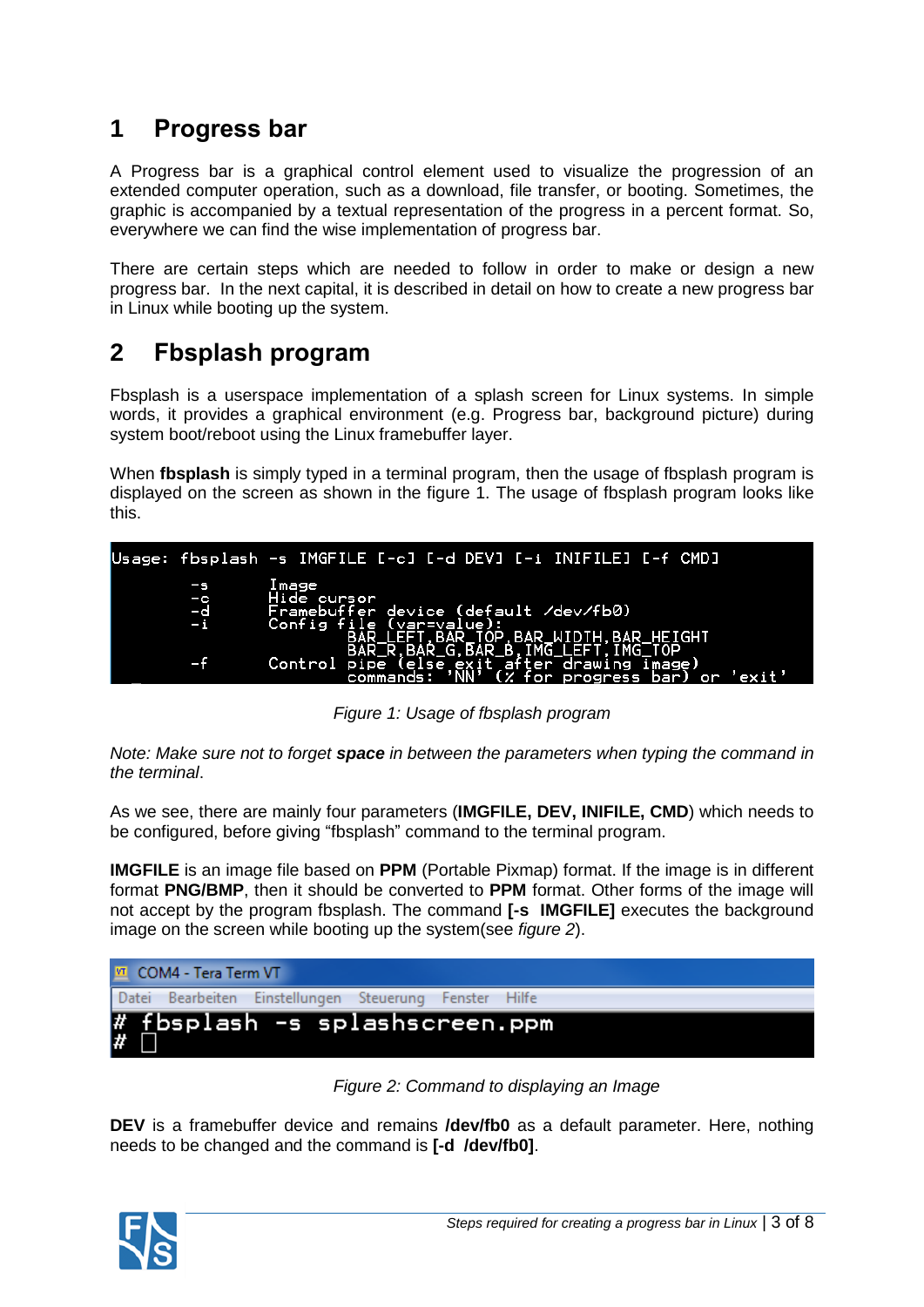

*Figure 3: Framebuffer device as a default parameter* 

**INIFILE** is an important parameter for designing and displaying the progress bar back on the screen. INIFILE is non-other than a configuration file, where several parameters for designing the progress bar have to be parameterized according to the user demand. INIFILE can be made simply on a notepad as shown in the figure 4.

| Progress_Bar.ini - Editor                                                                                                       |  | $\Box$ | Ж |   |
|---------------------------------------------------------------------------------------------------------------------------------|--|--------|---|---|
| Bearbeiten Format Ansicht<br>Datei                                                                                              |  |        |   |   |
| BAR_LEFT=100<br>BAR_TOP=400<br>BAR WIDTH=600<br>BAR_HEIGHT=30<br>BAR_R=255<br>BAR_G=255<br>BAR_B=255<br>IMG_LEFT=0<br>IMG_TOP=0 |  |        |   | Ξ |
|                                                                                                                                 |  |        |   |   |

*Figure 4: INIFILE containing parameters for designing the progress bar*

*Note: After downloading INIFILE in Linux, please check the file again because the file might contain unusual characters along with the values and they have to be removed from the file (see figure 5).* 

We can see nine different parameters therein *Figure 4*. Each different parameter plays different roles ranging from filling the background with colours to defining dimension and position of progress bar along with position of background image.

The values assigned to **BAR\_LEFT** and **BAR\_TOP** decides the position of progress bar, in which varying the value of BAR\_LEFT shifts the progress bar towards the left/right on the screen i.e. horizontal movement, whereas the progress bar does the vertical movement using BAR\_TOP.

Similarly, **BAR\_WIDTH** and **BAR\_HEIGHT** define dimension of progress bar. As name BAR\_WIDTH changes width of bar and BAR\_HEIGHT changes height of bar

**BAR\_R**, **BAR\_G** and **BAR\_B** are **RGB** (Red Green Blue) values and provide background colour to progress bar. Changing the values of these parameters change the background colour of progress bar. Unfortunately, there is no any other parameter that can change

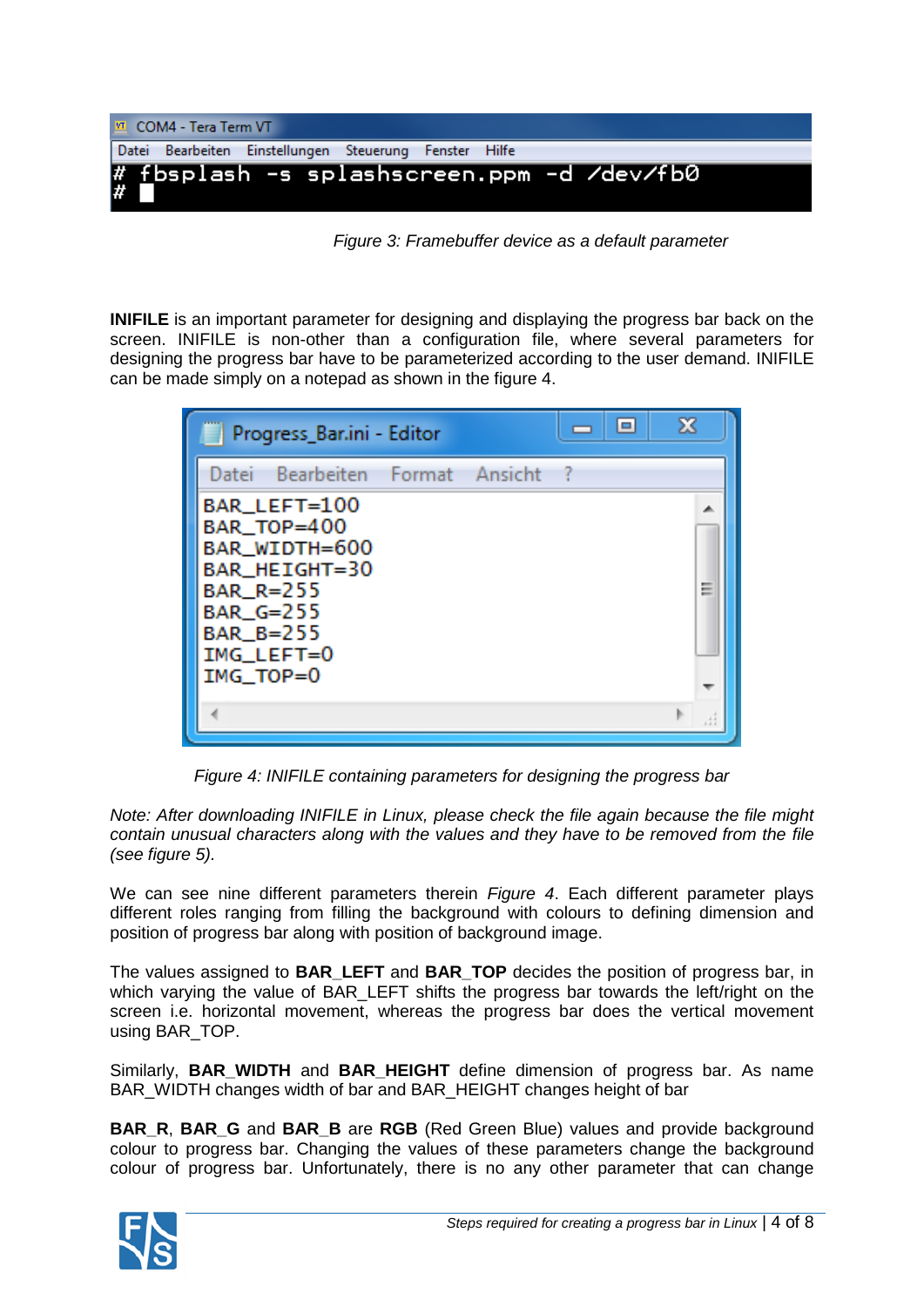foreground colour of progress bar. The colour of foreground is grey and is constant throughout whole time.

The last two parameters **IMG\_LEFT** and **IMG\_TOP** moves background image towards right and down the screen respectively. Basically, it's not necessary to bring change in their values and the ideal value for both of them remains **0**.

| COM4 - Tera Term VT<br>VT.                                             |                                          |           |         |       |
|------------------------------------------------------------------------|------------------------------------------|-----------|---------|-------|
| <b>Bearbeiten</b><br>Datei                                             | Einstellungen                            | Steuerung | Fenster | Hilfe |
| EET<br>ı<br>T0P=400^M<br>G<br>TOP=0<br>G<br>ξ<br>∼<br>N<br>N<br>N<br>N | '=100^M<br>H-600^M<br>=30^M<br>ı<br>=0^M |           |         |       |

*Figure 5: Unusual characters ^M appears inside INIFILE*

*Note: The command –I INIFILE only works, when –f CMD is executed together (see figure 6). Otherwise progress bar won't appear on the screen. Don't execute the command now!*

The successful configuration of INIFILE brings us to the next parameter **[-i CMD]** in fbsplash program. This command allows us to work with percentage coverage from 0 to 100 in progress bar.

| <b>MI</b> COM4 - Tera Term VT |                                                        |  |  |                                                                   |  |  |
|-------------------------------|--------------------------------------------------------|--|--|-------------------------------------------------------------------|--|--|
|                               | Datei Bearbeiten Einstellungen Steuerung Fenster Hilfe |  |  |                                                                   |  |  |
|                               |                                                        |  |  | # fbsplash -s splashscreen.ppm -i Progress_Bar.ini -f CMD <br># ■ |  |  |

| Figure 6: Command to percentage coverage in progress bar |  |  |  |  |
|----------------------------------------------------------|--|--|--|--|
|----------------------------------------------------------|--|--|--|--|

For example, Figure 7 shows the 40% coverage of progress bar after the execution of the command.

The last work is just to add the whole command line (**fbsplash –s IMGFILE –I INIFILE –f CMD**) to **/etc/init.d/** directory with different percentage coverage (0%, 20%, 40%, 60%, 80%, 100%) and execute it. **Everything must work now !**

*Note: It seems to appear still a bit of space in progress bar even though the percentage coverage is 100 %.* 

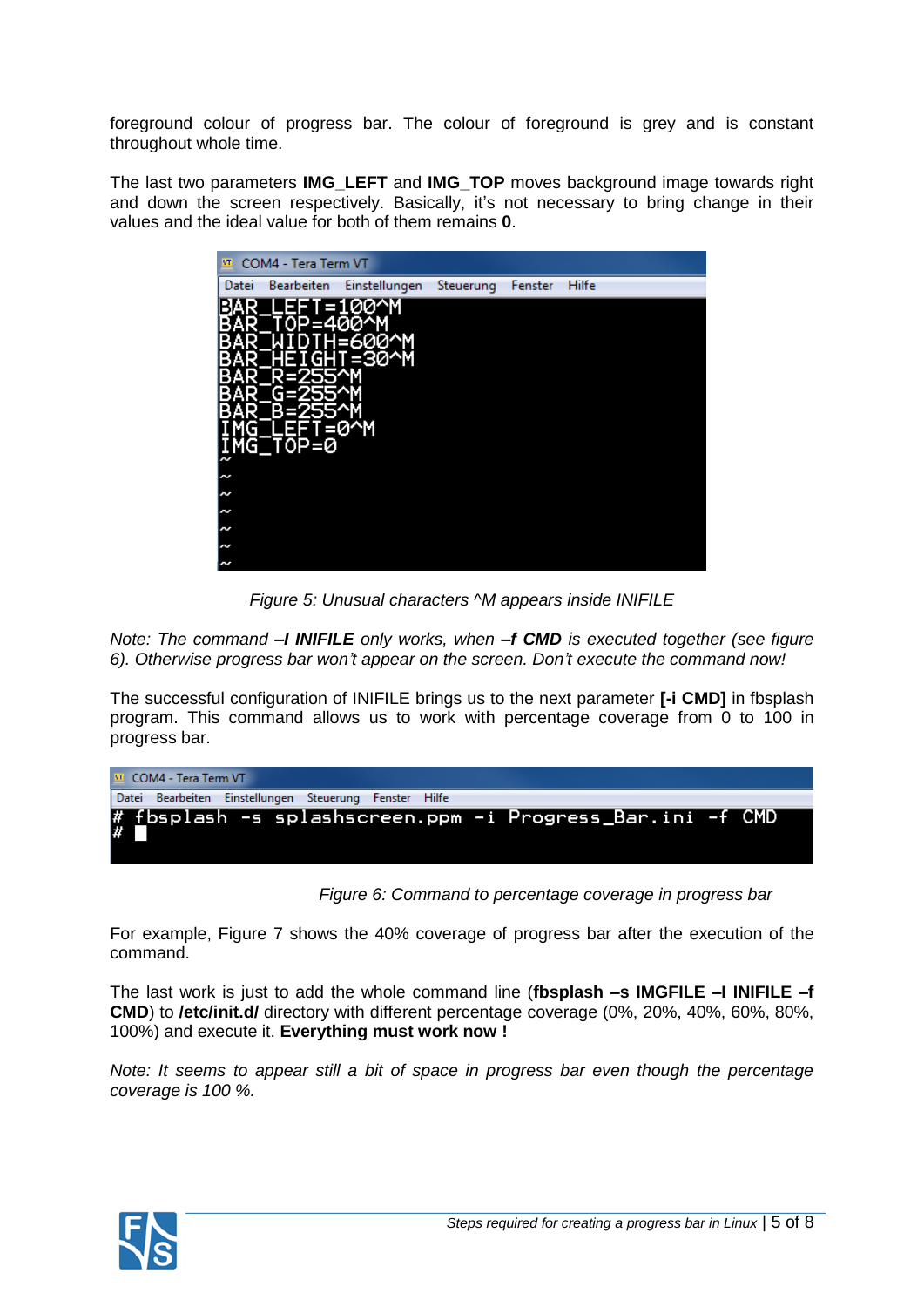

*Figure 7: 40% coverage of progress bar*